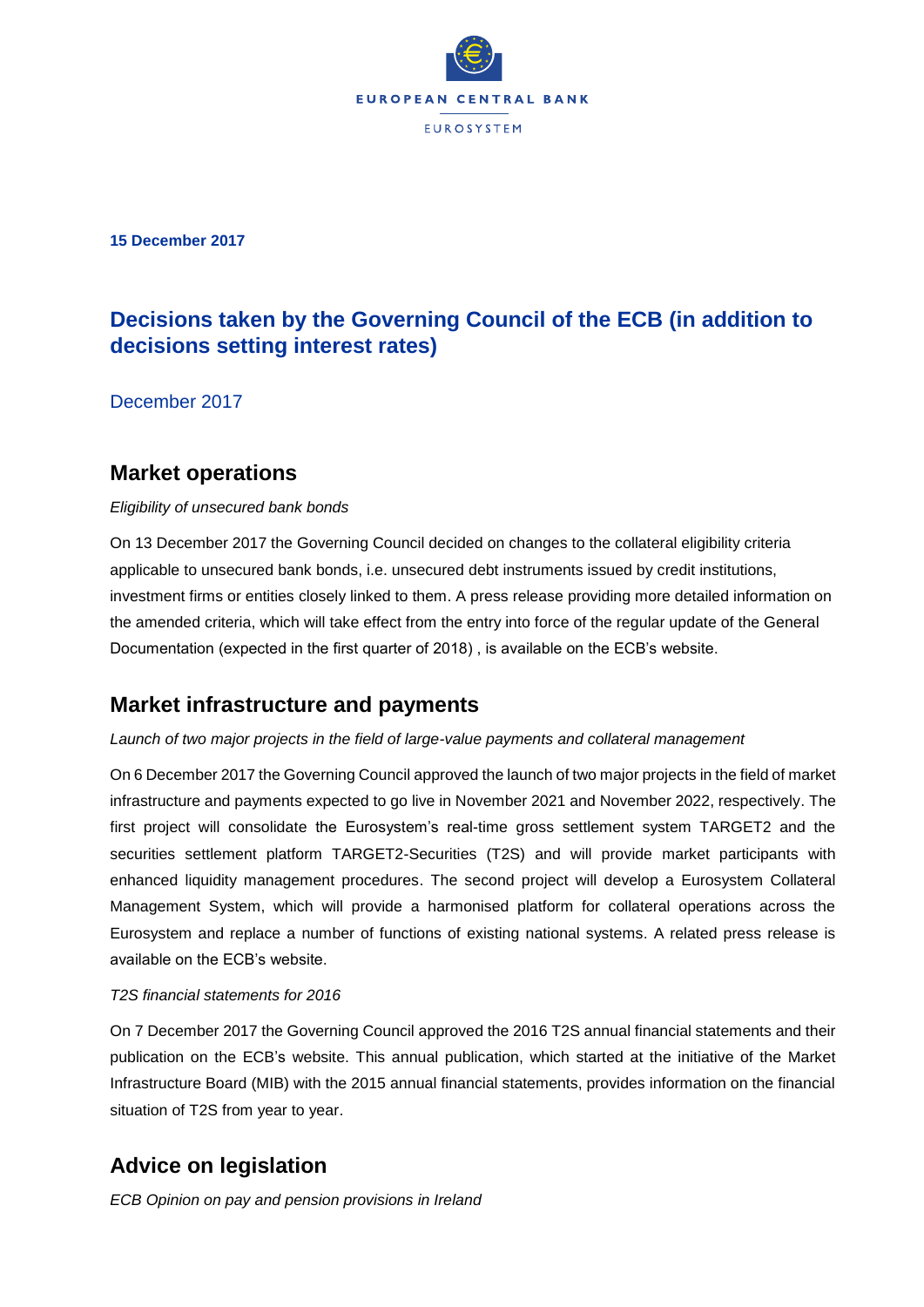On 24 November 2017 the Governing Council adopted Opinion CON/2017/49 at the request of the Irish Minister for Public Expenditure and Reform.

*ECB Opinion on transactions with related parties in Bulgaria*

On 27 November 2017 the Governing Council adopted Opinion CON/2017/50 at the request of Българска народна банка (Bulgarian National Bank).

*ECB Opinion on amendments to the decision making framework of Българска народна банка (Bulgarian National Bank)*

On 27 November 2017 the Governing Council adopted Opinion CON/2017/51 at the request of the National Assembly of the Republic of Bulgaria.

*ECB Opinion on benchmarks in financial instruments and financial contracts in Bulgaria*

On 29 November 2017 the Governing Council adopted Opinion CON/2017/52 at the request of Българска народна банка (Bulgarian National Bank).

*ECB Opinion on conferring upon Lietuvos bankas the function of a fiscal agency of the International Monetary Fund*

On 1 December 2017 the Governing Council adopted Opinion CON/2017/53 at the request of Lietuvos bankas.

*ECB Opinion on limiting the number of central credit unions in Lithuania*

On 4 December 2017 the Governing Council adopted Opinion CON/2017/54 at the request of the Lithuanian Parliament.

## **Statistics**

*Public consultation on a new euro unsecured overnight interest rate*

On 22 November 2017 the Governing Council approved the launch of a public consultation on the high level features of a new euro unsecured overnight interest rate. Through the consultation which runs until 12 January 2018, the ECB aims to collect the views of stakeholders on the main features of the rate and its publication timing. The public consultation documentation is available on the ECB's website.

*Guideline on the procedures for the collection of granular credit and credit risk data*

On 27 November 2017 the Governing Council adopted Guideline ECB/2017/38 on the procedures for the collection of granular credit and credit risk data ("Anacredit"). This legal act sets out the procedures supporting the collection of these data aimed at establishing a common granular analytical credit database, which will comprise credit data from all Member States whose currency is the euro. AnaCredit will support the Eurosystem, the European System of Central Banks and the European Systemic Risk Board in the performance of their tasks, including monetary policy analysis and monetary policy operations, risk management, financial stability surveillance as well as macroprudential policy and research, and banking supervision. The Guideline is available on the ECB's website.